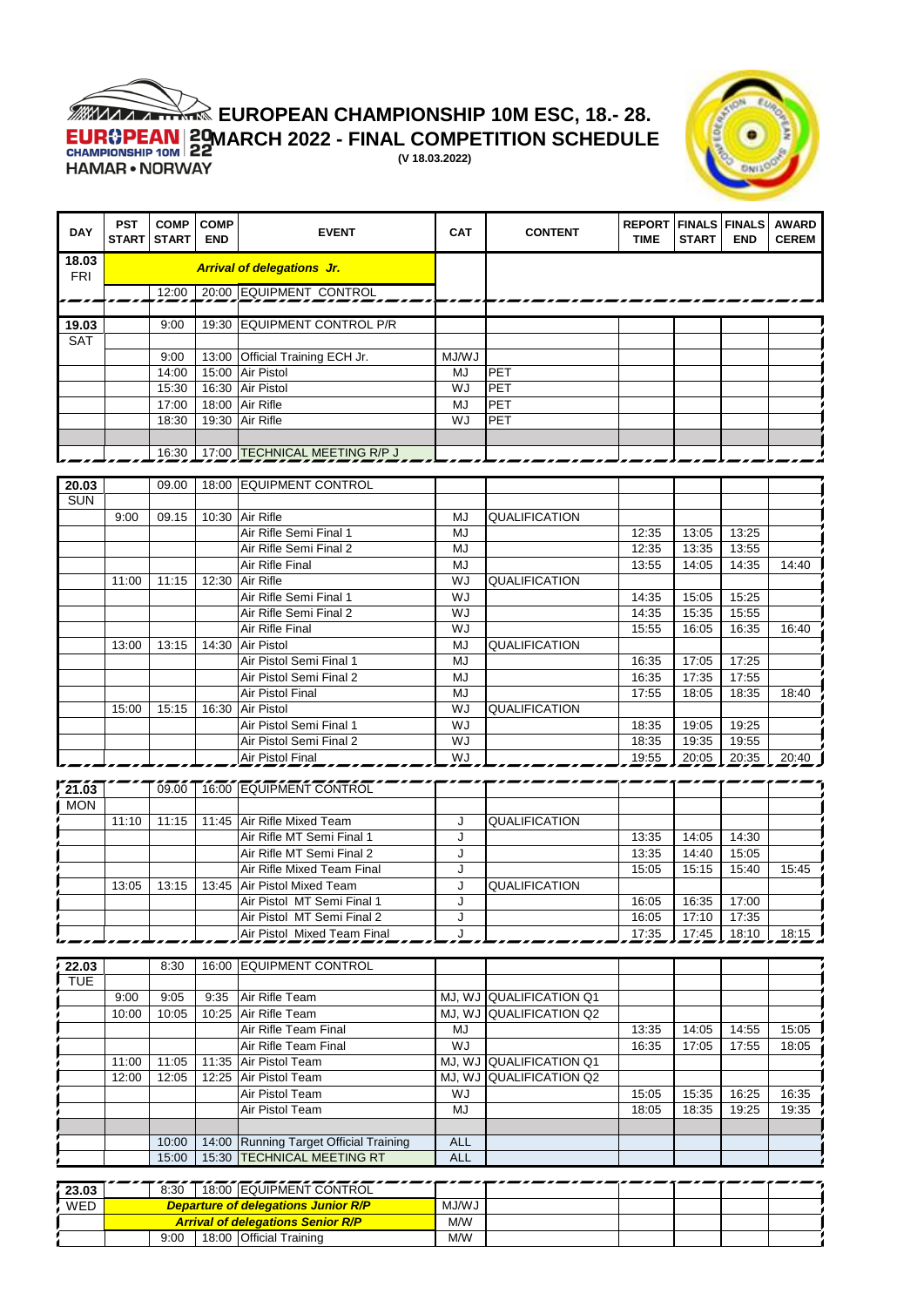|            |       | 9:00  |                | 11:00 Running Target 30+30        | M              | PET                |       |       |       |       |
|------------|-------|-------|----------------|-----------------------------------|----------------|--------------------|-------|-------|-------|-------|
|            |       | 11:00 |                | 13:00 Running Target 30+30        | $\overline{W}$ | PET                |       |       |       |       |
|            |       |       |                |                                   |                |                    |       |       |       |       |
| 24.03      |       | 8:30  |                | 18:00 EQUIPMENT CONTROL           |                |                    |       |       |       |       |
| <b>THU</b> |       |       |                |                                   |                |                    |       |       |       |       |
|            |       | 09.00 | 11.00          | Running Target 30+30              | M              | 30 SLOW            |       |       |       |       |
|            |       |       |                | Running Target 30+30              | W              | 30 SLOW            |       |       |       |       |
|            |       |       |                |                                   |                |                    |       |       |       |       |
|            |       | 11.30 |                | 13.15 Running Target 30+30        | M              | 30 FAST+G80        |       |       |       |       |
|            |       |       |                | Running Target 30+30              | W              | 30 FAST            |       |       |       |       |
|            |       | 13.25 |                | Running Target 30+30              | M/W            | SHOOT OFF          |       |       |       |       |
|            |       | 13.45 | 14.30          | Running Target 30+30              | M              | <b>MEDAL MATCH</b> |       |       |       | 15:30 |
|            |       | 13.45 | 14.30          | Running Target 30+30              | W              | <b>MEDAL MATCH</b> |       |       |       | 15:30 |
|            |       |       |                |                                   |                |                    |       |       |       |       |
|            |       | 9:00  | 9:30           | TECHNICAL MEETING R/P S           | All            |                    |       |       |       |       |
|            |       | 10:00 | 11:00          | Air Rifle                         | W              | PET                |       |       |       |       |
|            |       | 11:30 | 12:30          | Air Rifle                         | M              | PET                |       |       |       |       |
|            |       | 15:30 | 16:30          | Air Pistol                        | W              | PET                |       |       |       |       |
|            |       | 17:00 |                | 18:00 Air Pistol                  | M              | PET                |       |       |       |       |
|            |       | 16:30 |                | 17:30 Running Target 30+30        | <b>MJ</b>      | PET                |       |       |       |       |
|            |       | 17:30 |                | 18:30 Running Target 30+30        | WJ             | PET                |       |       |       |       |
|            |       |       |                |                                   |                |                    |       |       |       |       |
|            |       |       |                |                                   |                |                    |       |       |       |       |
| 125.03     |       | 7:30  |                | 18:00 EQUIPMENT CONTROL           |                |                    |       |       |       |       |
| FRI        |       |       |                |                                   |                |                    |       |       |       |       |
|            | 10:00 | 10:15 | 11:30          | Air Rifle                         | W              | QUALIFICATION      |       |       |       |       |
|            |       |       |                | Air Rifle Semi Final 1            | W              |                    | 12:35 | 13:05 | 13:25 |       |
|            |       |       |                | Air Rifle Semi Final 2            | W              |                    | 12:35 | 13:35 | 13:55 |       |
|            |       |       |                | Air Rifle Final                   | W              |                    | 13:55 | 14:05 | 14:35 | 14:40 |
|            | 12:00 | 12:15 | 13:30          | Air Rifle                         | M              | QUALIFICATION      |       |       |       |       |
|            |       |       |                | Air Rifle Semi Final 1            | M              |                    | 14:35 | 15:05 | 15:25 |       |
|            |       |       |                | Air Rifle Semi Final 2            | M              |                    | 14:35 | 15:35 | 15:55 |       |
|            |       |       |                | Air Rifle Final                   | M              |                    | 15:55 | 16:05 | 16:35 | 16:40 |
|            | 14:00 | 14:15 | 15:30          | Air Pistol                        | W              | QUALIFICATION      |       |       |       |       |
|            |       |       |                | Air Pistol Semi Final 1           | W              |                    | 16:35 | 17:05 | 17:25 |       |
|            |       |       |                | Air Pistol Semi Final 2           | W              |                    |       |       | 17:55 |       |
|            |       |       |                |                                   |                |                    | 16:35 | 17:35 |       |       |
|            |       |       |                | <b>Air Pistol Final</b>           | W              |                    | 17:55 | 18:05 | 18:35 | 18:40 |
|            | 16:00 | 16:15 | 17:30          | Air Pistol                        | M              | QUALIFICATION      |       |       |       |       |
|            |       |       |                | Air Pistol Semi Final 1           | M              |                    | 18:35 | 19:05 | 19:25 |       |
|            |       |       |                | Air Pistol Semi Final 2           | M              |                    | 18:35 | 19:35 | 19:55 |       |
|            |       |       |                | <b>Air Pistol Final</b>           | M              |                    | 19:55 | 20:05 | 20:35 | 20:40 |
|            |       | 09.00 | 11.00          | Running Target 30+30              | <b>MJ</b>      | 30 SLOW            |       |       |       |       |
|            |       |       |                | Running Target 30+30              | WJ             | 30 SLOW            |       |       |       |       |
|            |       | 11.30 |                | 13.15 Running Target 30+30        | <b>MJ</b>      | 30 FAST            |       |       |       |       |
|            |       |       |                | Running Target 30+30              | WJ             | 30 FAST            |       |       |       |       |
|            |       | 13.25 |                | Running Target 30+30              | MJ/WJ          | SHOOT OFF          |       |       |       |       |
|            |       | 13.45 | 14.30          | Running Target 30+30              | <b>MJ</b>      | <b>MEDAL MATCH</b> |       |       |       | 15:30 |
|            |       | 13.45 | 14.30          | Running Target 30+30              | <b>WJ</b>      | <b>MEDAL MATCH</b> |       |       |       | 15:30 |
|            |       |       |                |                                   |                |                    |       |       |       |       |
|            |       |       |                | Running Target - Mixed            |                |                    |       |       |       |       |
|            |       | 16:30 | 18:30<br>19:20 | Running Target - Mixed            | M,W<br>LW/LM   | PET<br>PET         |       |       |       |       |
|            |       | 18:30 |                |                                   |                |                    |       |       |       |       |
|            |       |       |                |                                   |                |                    |       |       |       |       |
| 26.03      |       | 8:30  |                | 18:00 EQUIPMENT CONTROL           |                |                    |       |       |       |       |
| SAT        |       |       |                |                                   |                |                    |       |       |       |       |
|            | 9:55  | 10:00 | 10:30          | Air Rifle Mixed Team              | M,W            | QUALIFICATION      |       |       |       |       |
|            |       |       |                | Air Rifle MT Semi Final 1         | M,W            |                    | 13:35 | 14:05 | 14:30 |       |
|            |       |       |                | Air Rifle MT Semi Final 2         | M,W            |                    | 13:35 | 14:40 | 15:05 |       |
|            |       |       |                | Air Rifle Mixed Team Final        | M, W           |                    | 15:05 | 15:15 | 15:40 | 15:45 |
|            | 12:55 | 13:00 | 13:30          | Air Pistol Mixed Team             | M,W            | QUALIFICATION      |       |       |       |       |
|            |       |       |                | Air Pistol MT Semi Final 1        | M,W            |                    | 16:05 | 16:35 | 17:00 |       |
|            |       |       |                | Air Pistol MT Semi Final 2        | M,W            |                    | 16:05 | 17:10 | 17:35 |       |
|            |       |       |                | Air Pistol Mixed Team Final       | M,W            |                    | 17:35 | 17:45 | 18:10 | 18:15 |
|            |       | 09.00 | 10.15          | Running Target - Mixed            | M,W            | 1st Stage          |       |       |       |       |
|            |       | 11.00 |                | 12.15 Running Target - Mixed      | M,W            | 2nd Stage          |       |       |       | 16:30 |
|            |       |       |                | <b>Running Target - Mixed</b>     |                |                    |       |       |       |       |
|            |       | 13:00 | 14:15          |                                   | <b>MJ/WJ</b>   | 1st Stage          |       |       |       |       |
|            |       | 15:00 | 16:15          | Running Target - Mixed            | MJ/WJ          | 2nd Stage          |       |       |       | 16:30 |
|            |       |       |                |                                   |                |                    |       |       |       |       |
|            |       | 17:00 |                | 19:00 Running Target - Mixed Team | <b>ALL</b>     | PET                |       |       |       |       |
|            |       |       |                |                                   |                |                    |       |       |       |       |
| 27.03      |       | 8:30  |                | 14:00 EQUIPMENT CONTROL           |                |                    |       |       |       |       |
| <b>SUN</b> |       |       |                |                                   |                |                    |       |       |       |       |

| SUN |       |           |                       |         |                          |       |       |       |       |
|-----|-------|-----------|-----------------------|---------|--------------------------|-------|-------|-------|-------|
|     | 9:00  | 9:05      | 9:35 Air Pistol Team  | M. W    | <b>QUALIFICATION Q1</b>  |       |       |       |       |
|     | 10:00 | $10:05$ 1 | 10:25 Air Pistol Team | W<br>М. | <b>IQUALIFICATION Q2</b> |       |       |       |       |
|     |       |           | Air Pistol Team Final | W       |                          | 11:05 | 11:35 | 12:25 | 12:30 |
|     |       |           | Air Pistol Team Final | M       |                          | 12:35 | 13:05 | 13:55 | 14:00 |